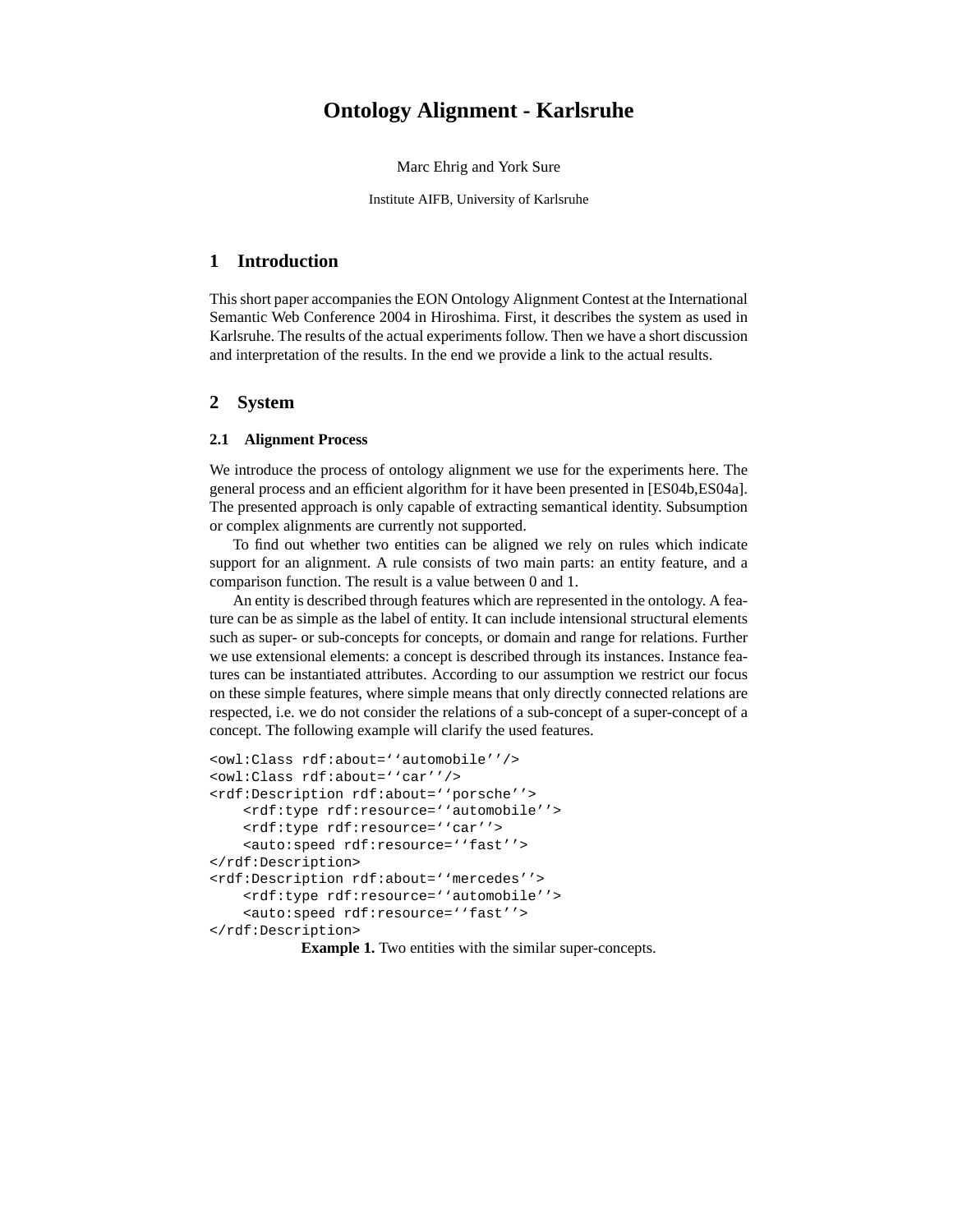In Example 1 both Porsche and Mercedes have the feature type. Extracting the instantiation of the feature we receive automobile and car, respectively only automobile. Further as stated before also domain-ontology features can be included through this step e.g. auto: speed, which is fast for both the first and second entity.

Next, the comparison of objects can normally be expressed through exact logical rules. Equality can easily be checked by comparing the unique resource identifiers (URI); for sets one can use the Dice-coefficient [CAFP98]. According to our assumption this is not suitable for the alignment case. We need inexact heuristical ways of comparing objects. These are functions expressing similarity on strings [Lev66], object sets [CC94], checks for inclusion or inequality, rather than exact logical identity. The heuristics can also make use of additional background knowledge e.g. the use of WordNet [Fel99] when checking the identity of labels of entities. Returning back to our example we use a similarity function based on the instantiated results, i.e. we check whether the two concept sets parent concepts of Porsche (automobile and car) and of Mercedes (only automobile) are the same. In the given case this is true to a certain degree, effectively returning a similarity value of 0.5. Extending the approach of previous work, we do not only compare the same features of two entities, but also allow different ones, e.g. comparing sub-concepts of one concept with super-concepts of another one (which have to be disjunct to support the equality of two entities).

Finally the individual feature-heuristic combinations indicating an alignment are combined to calculate the overall support function. This can be achieved through a simple averaging step, but also through complex aggregation functions. Thereafter the value is interpreted and the algorithm decides whether the entity pair actually aligns i.e. the two entities are semantically identical. The weights for the combination and the interpretation threshold are set manually once i.e. they are the same for every mapping run.

Further we iterate over the whole process in order to bootstrap the amount of structural knowledge. In the given approach we perform five rounds.

### **2.2 System**

The presented approach has been implemented in Java using the capabilities of the KAON<sup>1</sup>-framework. The framework uses its own KAON-ontology format, but can handle RDFS imports. Using KAON allows for easy use and extension of ontology technology.

#### **2.3 Adaptations for the Contest**

There were no substantial adaptations to the actual system for the contest. Minor adaptations were needed for input and output.

The input ontologies had to be transformed into a plain RDF(S)-ontology-format only. For the given case this meant the following steps:

**–** Transformation of owl:Class into rdfs:Class

<sup>1</sup> http://kaon.semanticweb.org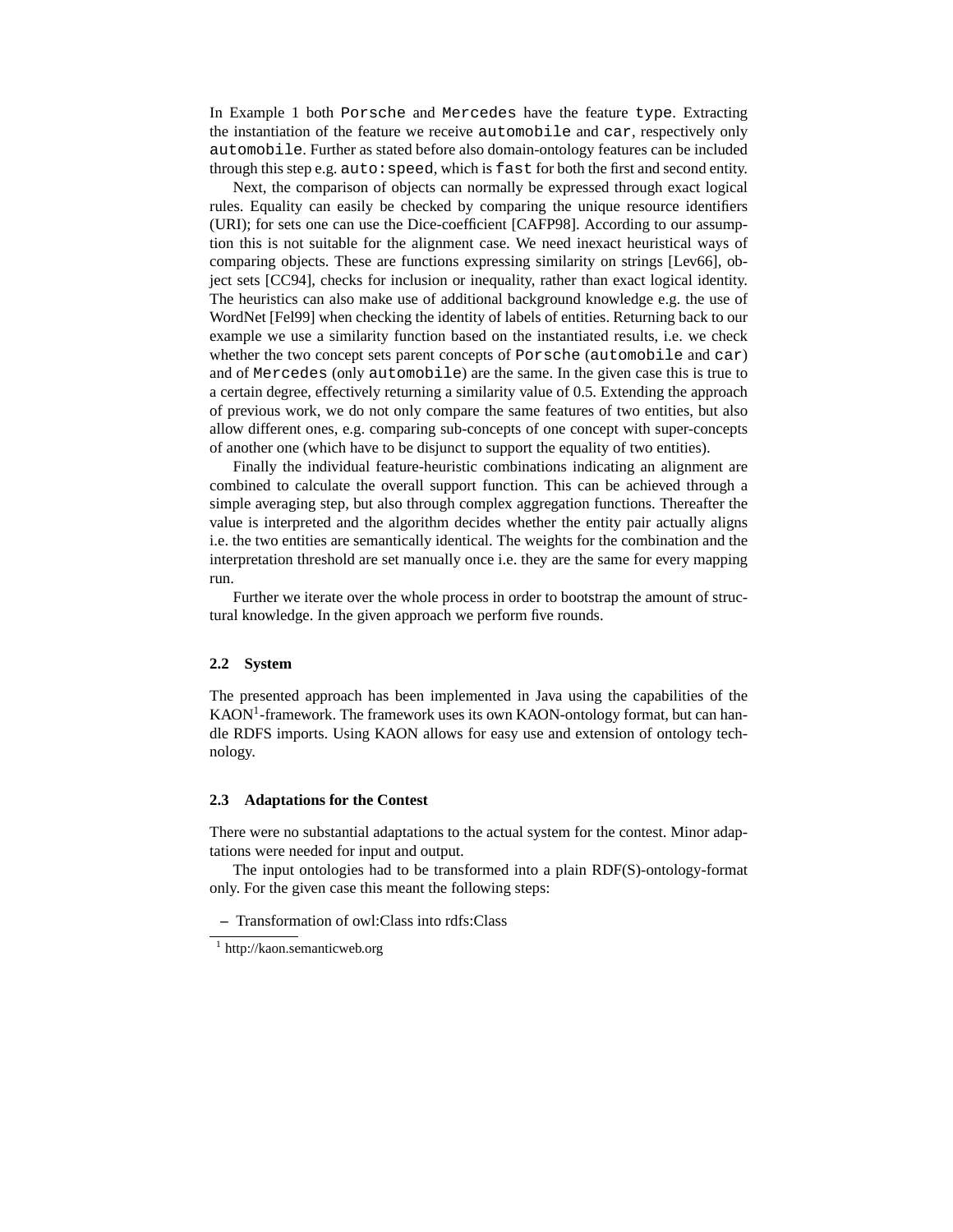- **–** Replacement of owl:Restriction through rdfs:Class. This meant that every restriction is treated as an own (anonymous) class.
- **–** Transformation of owl:ObjectProperty and owl:DatatypeProperty into rdf:Property.
- **–** Further, blank nodes originating from restrictions or unions were materialized. Otherwise they would have not been internally alignable, thus reducing the alignment quality of derived classes.

For the output the saving method was adjusted in the following way:

- **–** Deletion of KAON internal constructs, mostly language identifiers.
- **–** Export of alignments conforming to the given alignment format.

# **3 Results**

In this section we present the results of the individual alignment experiments. As the system can neither handle OWL constructs nor alignments beyond identity, we expect to lose quality in comparison with systems that do handle both.

## **3.1 Experiments**

Please note, that we have not performed every ontology pair of the experiment. Considering the presented algorithm and the restrictions of RDF(S), the skipped experiments were either identical to others or only provided very marginal differences. Additionally the used KAON system adds own language constructs which were filtered out for the evaluation.

#### **3.2 Measures**

We use standard information retrieval metrics to assess the different ontology pairs (cf. [DMR02]):

| Precision | $\boldsymbol{\eta}$ | $\#correct\_found\_alignments$<br>$#found\_alignments$      |  |
|-----------|---------------------|-------------------------------------------------------------|--|
| Recall    |                     | $\#correct\_found\_alignments$<br>$\#existing\_alignmentss$ |  |
|           |                     |                                                             |  |

F-Measure  $f_1 = \frac{2p^2}{p+r}$ , the harmonic mean of precision and recall

Depending on the application scenario different evaluation values can be of importance. The following results therefore always indicate the results for the best possible precision, the best possible f-measure, and the best possible recall.

Nevertheless to allow strict comparability across the EON tests and with other algorithms we provide the numbers for a fixed similarity threshold across all tests, in our case this was 0.148. The threshold has been determined through a big number of tests beyond this EON experiment. If no other information about the application is given these numbers can be seen as the most objective and comparable ones.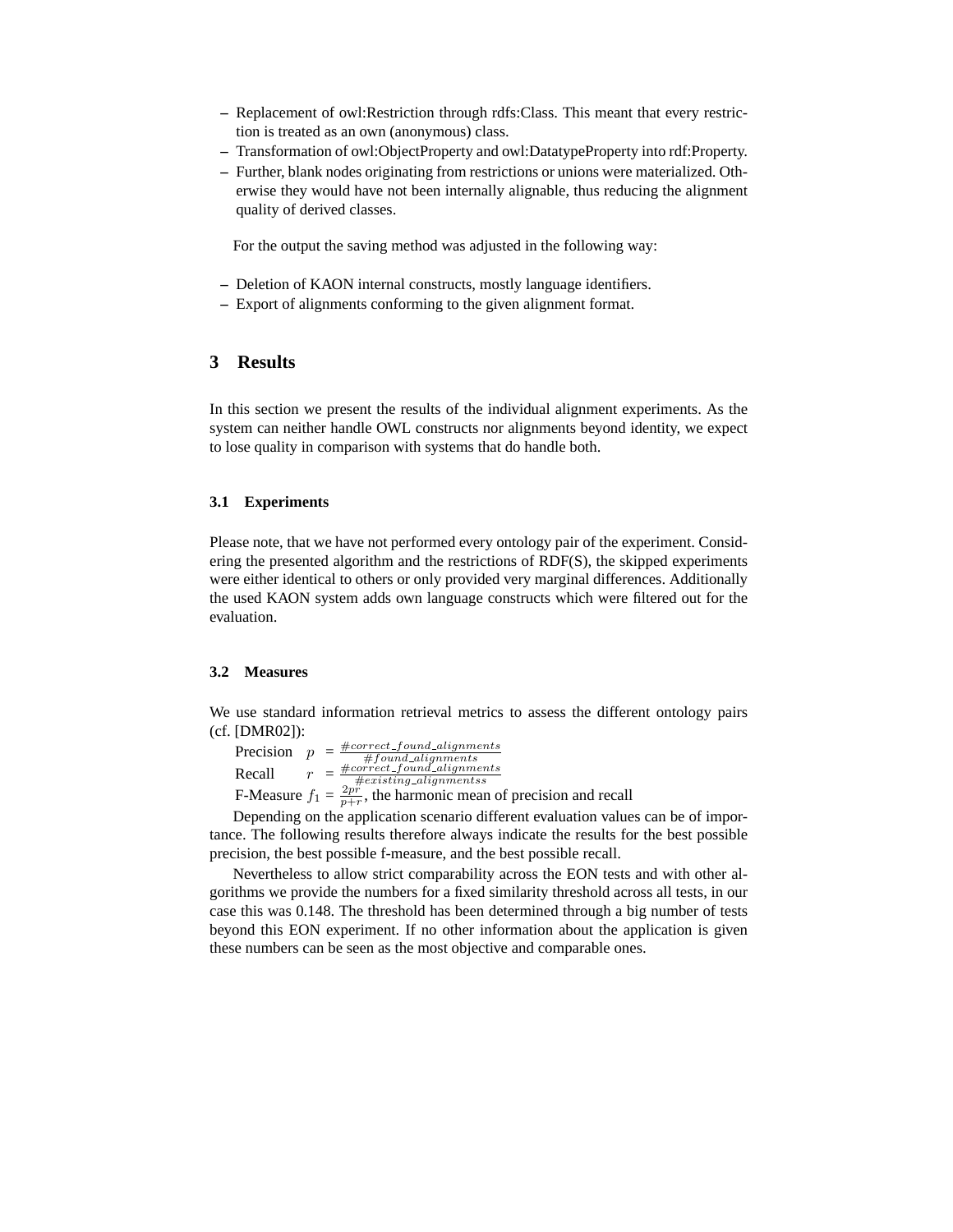## **3.3 101 concept test: ID**

|                 | precision | recall | f-measure |
|-----------------|-----------|--------|-----------|
| best precision  |           | 0.،    |           |
| best f-measure  | (). ا     | LO     |           |
| best recall     |           | -0     |           |
| fixed threshold |           |        |           |

The system loads the ontologies. If the URIs of two entities are identical, which is the case here, this automatically means that the entities are identical. No alignment is required for this.

## **3.4 102 concept test: ?**

|                 | precision recall              | f-measure |
|-----------------|-------------------------------|-----------|
| best precision  | undefined undefined undefined |           |
| best f-measure  | undefined undefined undefined |           |
| best recall     | undefined undefined undefined |           |
| fixed threshold | undefined undefined undefined |           |

No alignments were retrieved by the system. Having no outcome it is not possible to calculate the presented evaluation measures. This is the expected outcome when trying to align two ontologies of completely different domains.

#### **3.5 201 systematic: no names**

|                 | precision | recall | f-measure |
|-----------------|-----------|--------|-----------|
| best precision  | 1.0       | 0.2826 | 0.4407    |
| best f-measure  | 0.9057    | 0.5217 | 0.6621    |
| best recall     | 0.9057    | 0.5217 | 0.6621    |
| fixed threshold | 0.9524    | 0.4348 | 0.5971    |

This represents one of the most difficult runs. The entry point of our process is identification of equal entities through similar labels. Only then further alignments can be extracted via the structure. This is especially a problem for our system, because apart from the labels we do not consider further documentation or comments.

## **3.6 204 systematic: naming conventions**

|                 | precision | recall           | f-measure |
|-----------------|-----------|------------------|-----------|
| best precision  | $\Omega$  |                  |           |
| best f-measure  | . 0       | $^{\prime}$ . () | LO.       |
| best recall     |           | .0               |           |
| fixed threshold |           |                  |           |

Smaller differences in label naming are either already filtered out by the used syntactic similarity of strings based on the edit distance. Apart from this entity pairs experience massive structural identity support from neighboring entity pairs, who have previously been identified as equal.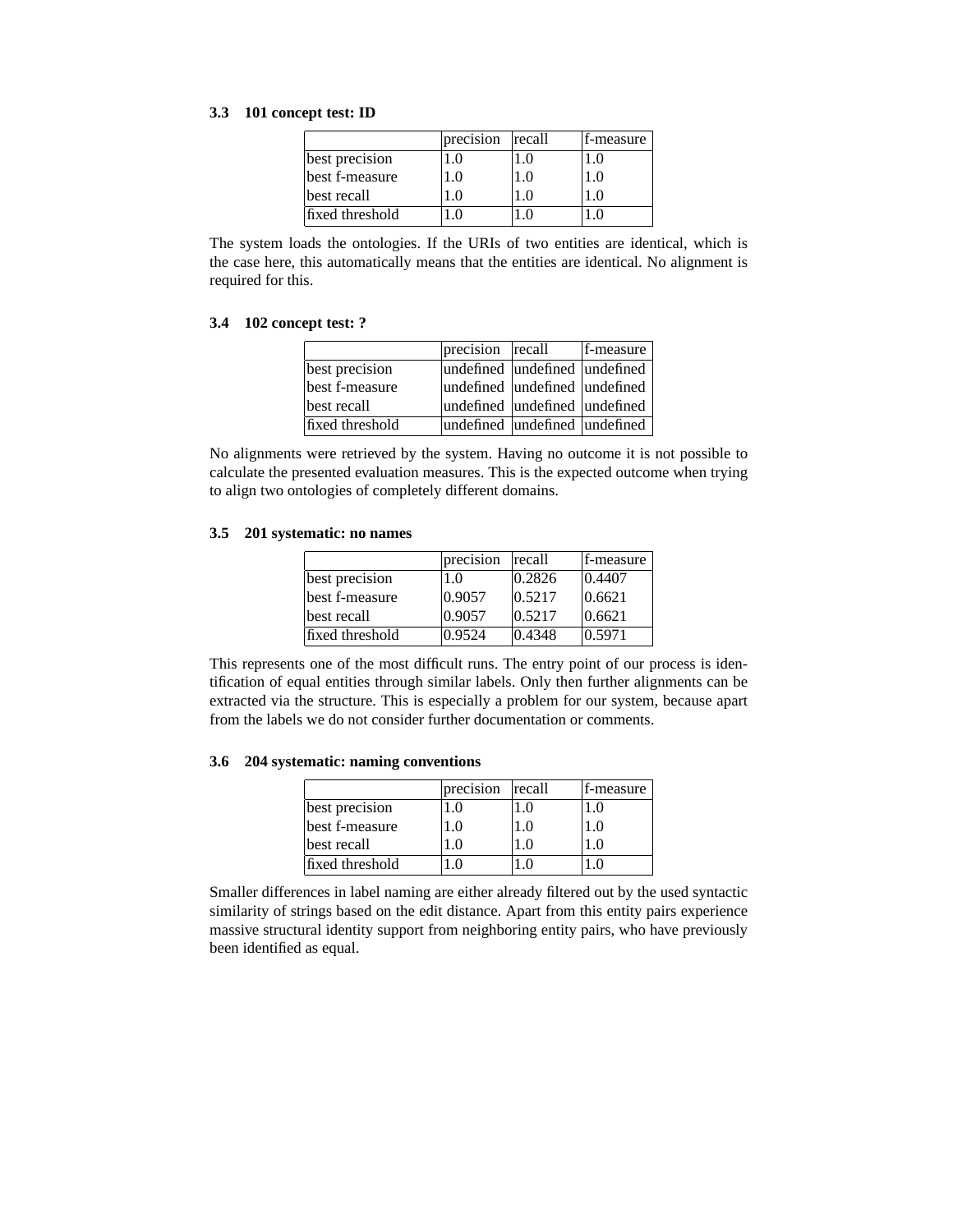## **3.7 205 systematic: synonyms**

|                 | precision | recall           | f-measure |
|-----------------|-----------|------------------|-----------|
| best precision  | 1.0       | 0.1196           | 0.2136    |
| best f-measure  | 0.8730    | 0.5978           | 0.7097    |
| best recall     | 0.8261    | 0.6196           | 0.7125    |
| fixed threshold | 0.8710    | $ 0.5870\rangle$ | 10.7012   |

Synonyms are more challenging than the inexact naming of the previous data set. Our system can only identify alignments based on similar labels at first. Currently we do not use any dictionary. Having completely different words means no matches in the first place.

## **3.8 206 systematic: foreign names**

|                 | precision | recall           | f-measure |
|-----------------|-----------|------------------|-----------|
| best precision  | 1.0       | $ 0.0109\rangle$ | 0.0215    |
| best f-measure  | 0.9677    | $ 0.6522\rangle$ | 0.7792    |
| best recall     | 0.9677    | 0.6522           | 0.7792    |
| fixed threshold | 0.98      | 0.5326           | 0.6901    |

There is basically no difference for the system of not knowing a synonym term or not knowing a term because it is written in a different language. It seems that French expressions are more similar to the basic English ontology than the English synonyms are.

## **3.9 223 systematic: expanded hierarchy**

|                 | precision | recall | f-measure        |
|-----------------|-----------|--------|------------------|
| best precision  | 1.0       | 0.9783 | $ 0.9890\rangle$ |
| best f-measure  | 1.0       | 0.9783 | 0.9890           |
| best recall     | 0.9891    | 0.9891 | 0.9891           |
| fixed threshold | 0.9891    | 0.9891 | 0.9891           |

The additional classes in the hierarchy don't affect the system very much. Obviously the labeling is strong enough to not be distracted by additional classes.

## **3.10 224 systematic: no instances**

|                 | precision | recall   | f-measure |
|-----------------|-----------|----------|-----------|
| best precision  | . 0       | $\Omega$ | . .0      |
| best f-measure  | LO.       | . 0      | Lθ        |
| best recall     | $\Omega$  |          |           |
| fixed threshold |           |          |           |

Again the labels seem to be strong enough themselves. Removing instances doesn't affect the outcome. However, it will though when the labels become less reliable as in the synonym or foreign language case.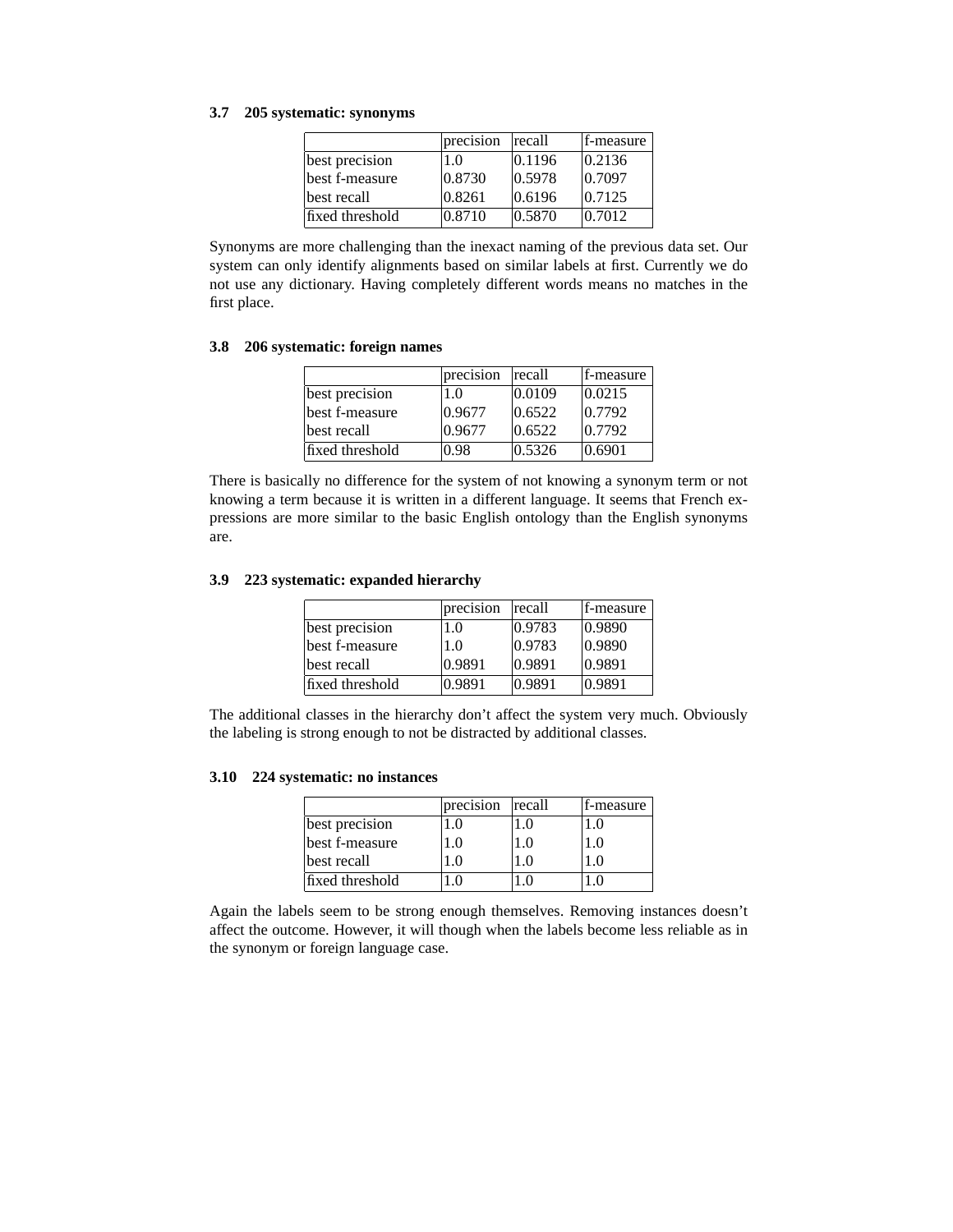### **3.11 230 systematic: flattening entities**

|                 | precision | recall           | f-measure |
|-----------------|-----------|------------------|-----------|
| best precision  |           | $\Omega$         |           |
| best f-measure  | 1.0       | $\Omega_{\rm H}$ | 1.O       |
| best recall     |           | .0               |           |
| fixed threshold |           |                  |           |

Removing some entities doesn't affect the evaluation. Besides the fact of having less alignments, all aligning is still correct.

### **3.12 301 real ontology: BibTeX/MIT**

|                 | precision | recall | f-measure |
|-----------------|-----------|--------|-----------|
| best precision  | 1.0       | 0.0806 | 0.1471    |
| best f-measure  | 0.9231    | 0.3871 | 0.5455    |
| best recall     | 0.9231    | 0.3871 | 0.5455    |
| fixed threshold | 0.9231    | 0.3871 | 0.5455    |

The real interesting evaluations are, whether the system can automatically align two different ontologies covering the same domain. Unfortunately the results are not too promising. We do not receive high levels of quality. Even if we remove the special alignment subsumption, which our system can't extract, the results are not too good. Obviously the good labels are superposed by the big differences in structure. One consequence could be to reduce the impact of structure. People describe their world through natural language rather than through intensional structures. As another consequence one could raise the question: Despite the same labels, are the entities actually the same, as they have a very different intensional structure?

## **3.13 302 real ontology: BibTeX/UMBC**

|                 | precision | recall | f-measure |
|-----------------|-----------|--------|-----------|
| best precision  | 0.1       | 0.2    | 0.3333    |
| best f-measure  | 1.0       | 0.2    | 0.3333    |
| best recall     | $\Omega$  | ი 2    | 0.3333    |
| fixed threshold | $\Omega$  |        | 0.3333    |

The same comments as for the previous experiment still hold. Having a look at the UMBC ontology one can see that they have many bibliographic properties pointing from publications to literals/Strings. With the label being different and the range of a property being different the system can not identify these relations as equal. The classes on the other hand were well identified. Interesting for this one is the very high precision with a very low recall. Our system obviously prefers losing information for the sake of keeping the error number small. If the alignments are used for further mapping with inferencing high error rates can seriously harm the results.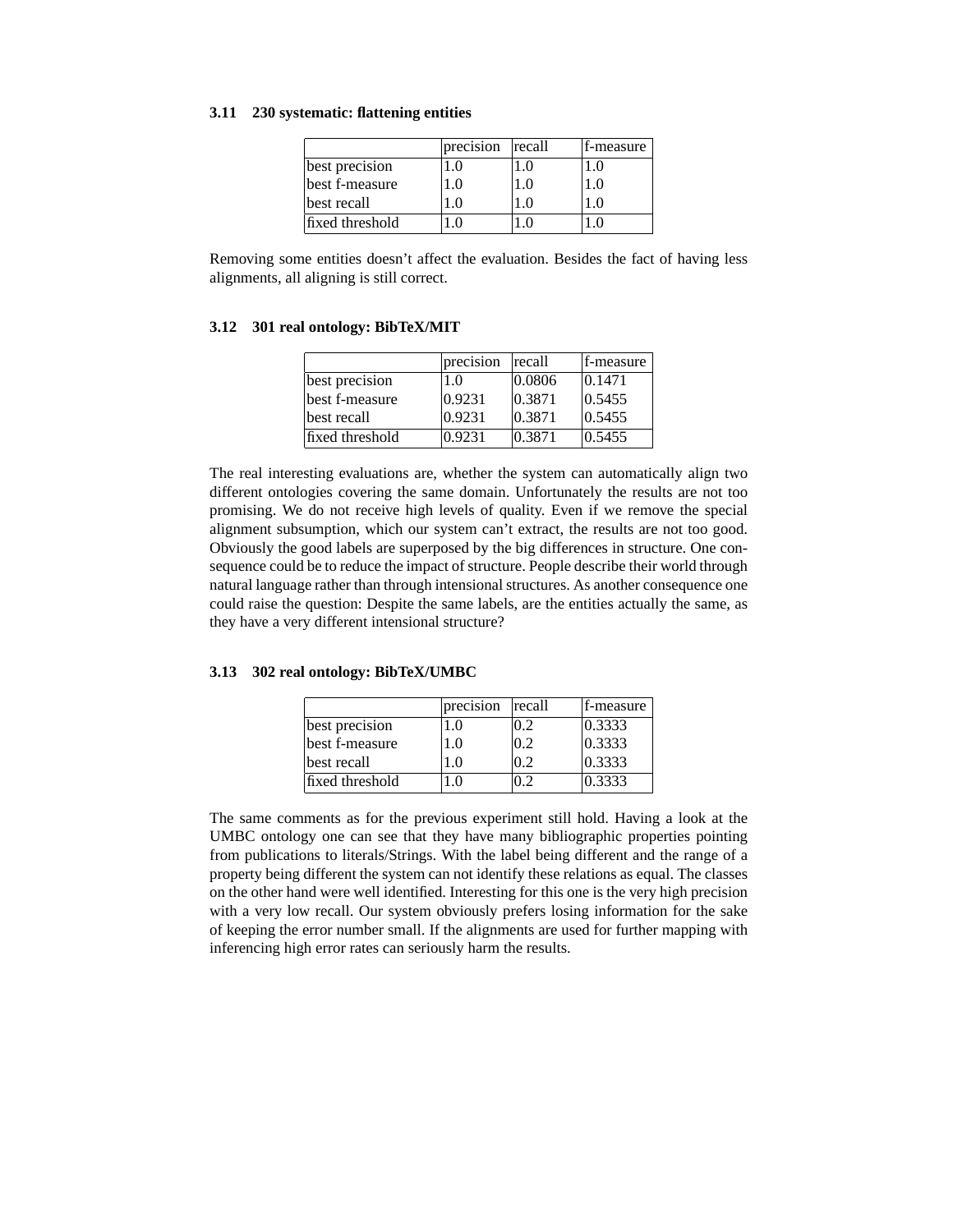### **3.14 303 real ontology: Karlsruhe**

|                 | precision | recall | f-measure |
|-----------------|-----------|--------|-----------|
| best precision  | 1.0       | 0.24   | 0.3871    |
| best f-measure  | 0.9512    | 0.78   | 0.8571    |
| best recall     | 0.9512    | 0.78   | 0.8571    |
| fixed threshold | 0.9286    | 0.78   | 0.8478    |

Karlsruhe and INRIA seem to have a closer understanding of the bibliographic world than MIT and UMBC with INRIA.

#### **3.15 304 real ontology: INRIA**

|                 | precision | recall | f-measure        |
|-----------------|-----------|--------|------------------|
| best precision  | 1.0       | 0.7692 | $ 0.8670\rangle$ |
| best f-measure  | 0.9867    | 0.9487 | $ 0.9673\rangle$ |
| best recall     | 0.9494    | 0.9615 | 0.9554           |
| fixed threshold | 0.9867    | 0.9487 | $ 0.9673\rangle$ |

Comparing one INRIA ontology with another INRIA one yields very good results, as one can expect.

# **4 General Comments**

### **4.1 Lessons Learnt**

From the experiments one can generally say that labels have a high value for the alignment process. If these labels are the same the probability that they actually indicate the same is very high. Humans tend to express the same things through the same natural language; structure is only modelled in the second place. When having two ontologies where many labels are the same it might make sense to stop at this point or at least fix the alignments before continuing with the structure.

On the other hand if the labels differ, just a little or even considerably, the structural elements become more important. Through structural similarity the differences in labelling can be overcome to a certain degree.

### **4.2 Comments on the test cases**

It is always difficult to create good test cases. The cases covered a wide range of discrepancies occurring when having two ontologies. For the cases always one feature was explicitly changed and the alignment algorithm had to cover this. However in a real world scenario, as presented by the last four test cases, the ontologies vary in many features at the same time. There will always be an optimal algorithm to circumvent one feature of ontology mismatch. The real challenge is to manage many differences at the same time. Focus should therefore lie more on real world ontologies.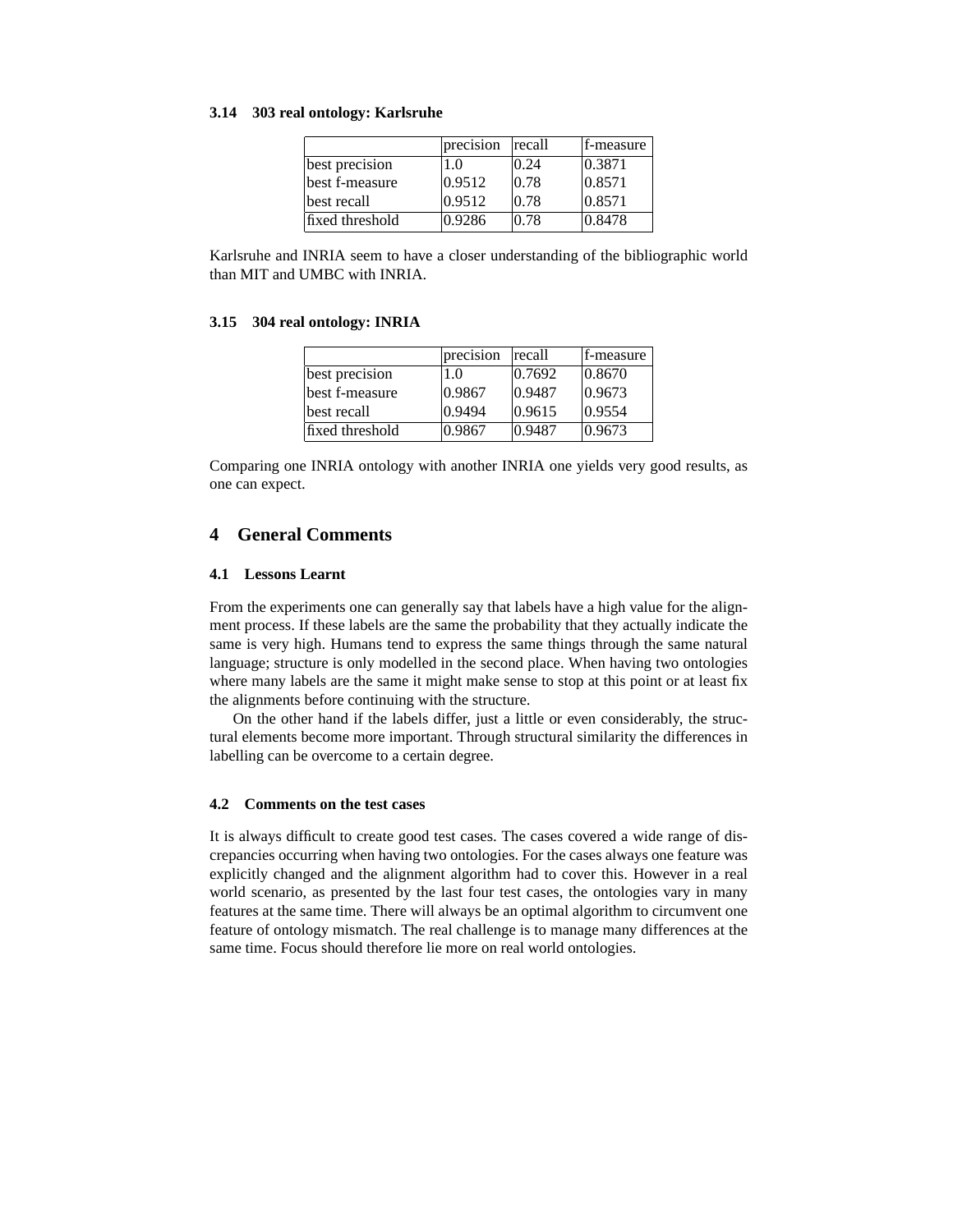## **4.3 Comments on measures**

The measures always reflect the goal one wants to reach. In this paper the measures were purely qualitative. And even there it is difficult to define a *good* result. For querying retrieving more false answers is tolerable, as long as the correct answers are included (high recall). If further inferencing is the goal, every mistake seriously changes the whole result. Here we need a high precision. The used f-measure is a compromise to handle both scenarios adequately. It might also make sense to measure several points rather than just the f-measure.

Besides the qualitative measures it can also be interesting to measure scalability and efficiency (e.g. for on the fly alignment in peer-to-peer systems).

# **5 Raw Results**

The results presented in this paper can be downloaded at http://www.aifb.unikarlsruhe.de/WBS/meh/mapping/

Not all alignments in the result files are actually interpreted as an alignment; too low values are removed through the cut-off measure. Nevertheless, for better interpretability the whole files were put online.

For a better overview the results of all the tests are shown once more in one table,

each time using the fixed similarity threshold:

|                         | precision | recall    | f-measure |
|-------------------------|-----------|-----------|-----------|
| 101 ID                  | 1.0       | 1.0       | 1.0       |
| 102.2                   | undefined | undefined | undefined |
| 201 no names            | 0.9524    | 0.4348    | 0.5971    |
| 204 naming conventions  | 1.0       | 1.0       | 1.0       |
| 205 synonyms            | 0.8710    | 0.5870    | 0.7012    |
| 206 foreign names       | 0.98      | 0.5326    | 0.6901    |
| 223 expanded hierarchy  | 0.9891    | 0.9891    | 0.9891    |
| 224 no instances        | 1.0       | 1.0       | 1.0       |
| 230 flattening entities | 1.0       | 1.0       | 1.0       |
| 301 BibTeX/MIT          | 0.9231    | 0.3871    | 0.5455    |
| 302 BibTeX/UMBC         | 1.0       | 0.2       | 0.3333    |
| 303 Karlsruhe           | 0.9286    | 0.78      | 0.8478    |
| 304 INRIA               | 0.9867    | 0.9487    | 0.9673    |

# **6 Conclusion**

We can draw the following conclusion from the experiment. The Karlsruhe process performs differently on the various kinds of ontology pairs. Even though the results were not too bad in general, some optimization, possibly by performing different actions for different alignment steps. Nevertheless ontology alignment will never yield 100% correct results, and any application relying thereon should be aware of this.